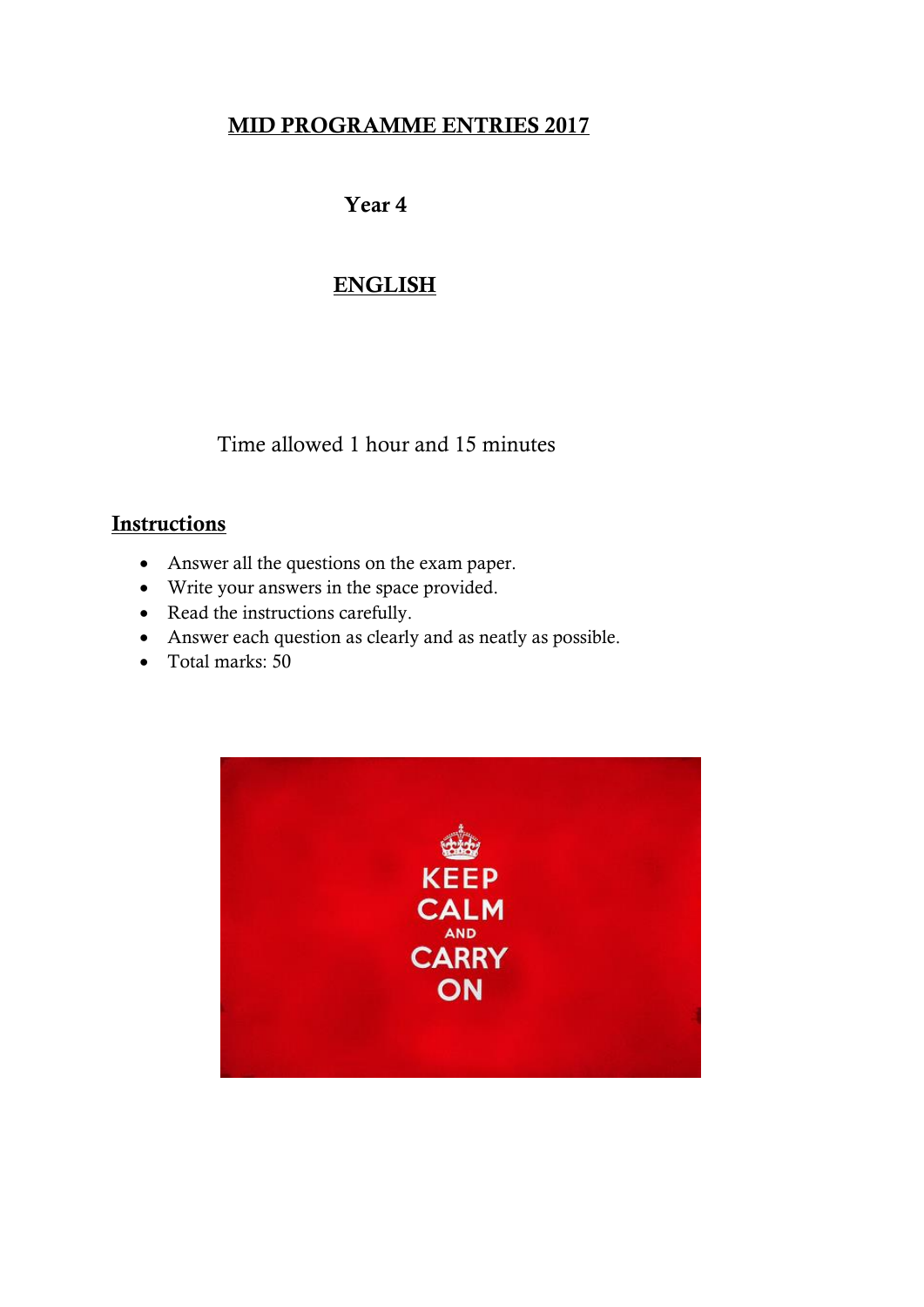

## **Comprehension (25 marks)**

*This passage has been taken from 'The Siege' by Helen Dunmore. The novel is set in Leningrad, (which is now called St. Petersburg) just before and during the siege of Leningrad, September 1941 when Hitler and his forces surrounded the city at the start of the most dangerous, desperate winter in its history.*

#### June 1941

It is half past ten in the evening, but the light of day still glows through the lime leaves. They are so green that they look like an **hallucination** of the summer everyone had almost given up expecting. When you touch them, they are fresh and tender. It's like touching a baby's skin.

Such a late spring, murky and doubtful, clinging to winter's skirts. But this is how it happens here in Leningrad. Under the trees around the Admiralty, lakes of spongy ice turned grey. There was **slush** everywhere, and a raw, dirty wind off the Neva. There was a frost, a thaw, another frost.

Month after month ice-fishermen **crouched** by the holes they'd drilled in the ice sitting out the winter, heads hunched into shoulders. And then, just when it seemed as if summer would forget about Leningrad this year, everything changed. Ice broke loose from the compacted mass around the Strelka. Seagulls preened on the floes as the current swept them under bridges, and down the widening Neva to the sea. The river ran full and fast, with a fresh wind tossing up waves so bright they stung your eyes. Everything that was rigid was crumbling, breaking away, floating.





People leaned on the parapets of the Dvortsovy bridge, watching the ice-floes rock as they passed under the arch. Their winter world was being destroyed. They wanted spring, of course they wanted it, more than anything. They longed for sun with every pore of their skin.

But spring hurts. If spring can come, if things can be different, how can you bear what your existence has been?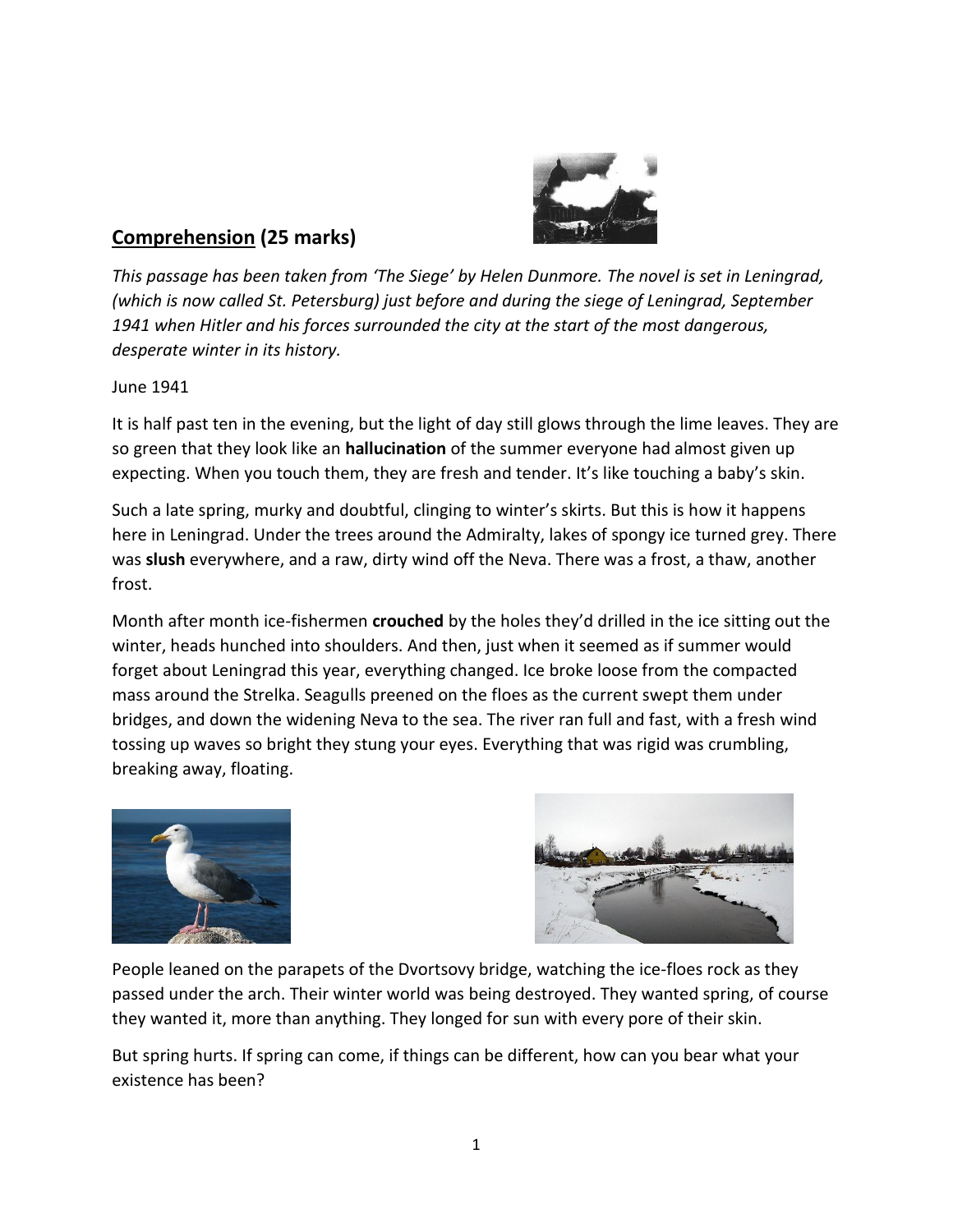These are hard times. You can't trust anyone, not even yourself. Frightened men and women **scuttling** in the dusty wind.

Peter's great buildings hang over them, crushingly magnificent. In times like these the roads are too wide. How long it takes to fight your way across Peter's squares, and how **visible** you become. Yes, you're a target, and you don't know who's watching. So many disappearances, so much fear. Black vans cruise the streets. You listen for the note of their engines, and your heart pumps until it chokes you as the van slows. But it passes this time, and halts at the doorway to another courtyard, where you don't live. You hear the van doors clang and the sweat of relief soaks you, shamefully. Some other poor bastard is in that van this time.

Spring stripped everything bare. It showed the grey and weary skin of everyone over thirty. It lit up lips set in suffering, with wrinkles pulling sharply at the corners of the mouth.

But the lime trees' branches were spiked by the glitter of sunlight and birdsong. The birds had no doubts at all. They sant out loudly and certainly into the still-frozen world. They knew that winter was on the move.



Now it's June, and night is as brief as the brush of a wing, only an hour of yellow stars in a sky that never darkens beyond deep, tender blue.

No one sleeps. Crowds **surge** out of cafes and wander the streets, not caring where they go as long as they can lift their faces and drink the light. It's been dark for so many months.

These are the nights that seal each generation of Leningraders to their city. These nights are their baptism. The summer light will flood every grain of Leningrad stone, as it floods every cell of their own bodies. At three o'clock in the morning, in full sun, they'll find themselves in some backstreet of little wooden houses, miles from anywhere. There'll be a cat licking its paws in a doorway, a lime tree with electric-green leaves hanging over a high wooden fence, and an old woman slowly making her way down the street with a little bunch of jasmine pinned to her jacket.

However old you are, you can't stay indoors on a night like this It stirs again, the promise and **recklessness** of white nights. Peter's icy, blood-sodden marshes bear up the city like a swan. The swan's wings are still folded, but they are trembling in the summer light, stirring, and getting ready to fly. Darkness scarcely touches them.

The wind breathes softly. Water laps under the midnight bridges. And suddenly you know that there's no greater possible happiness than to be here, even when you're so old you're beyond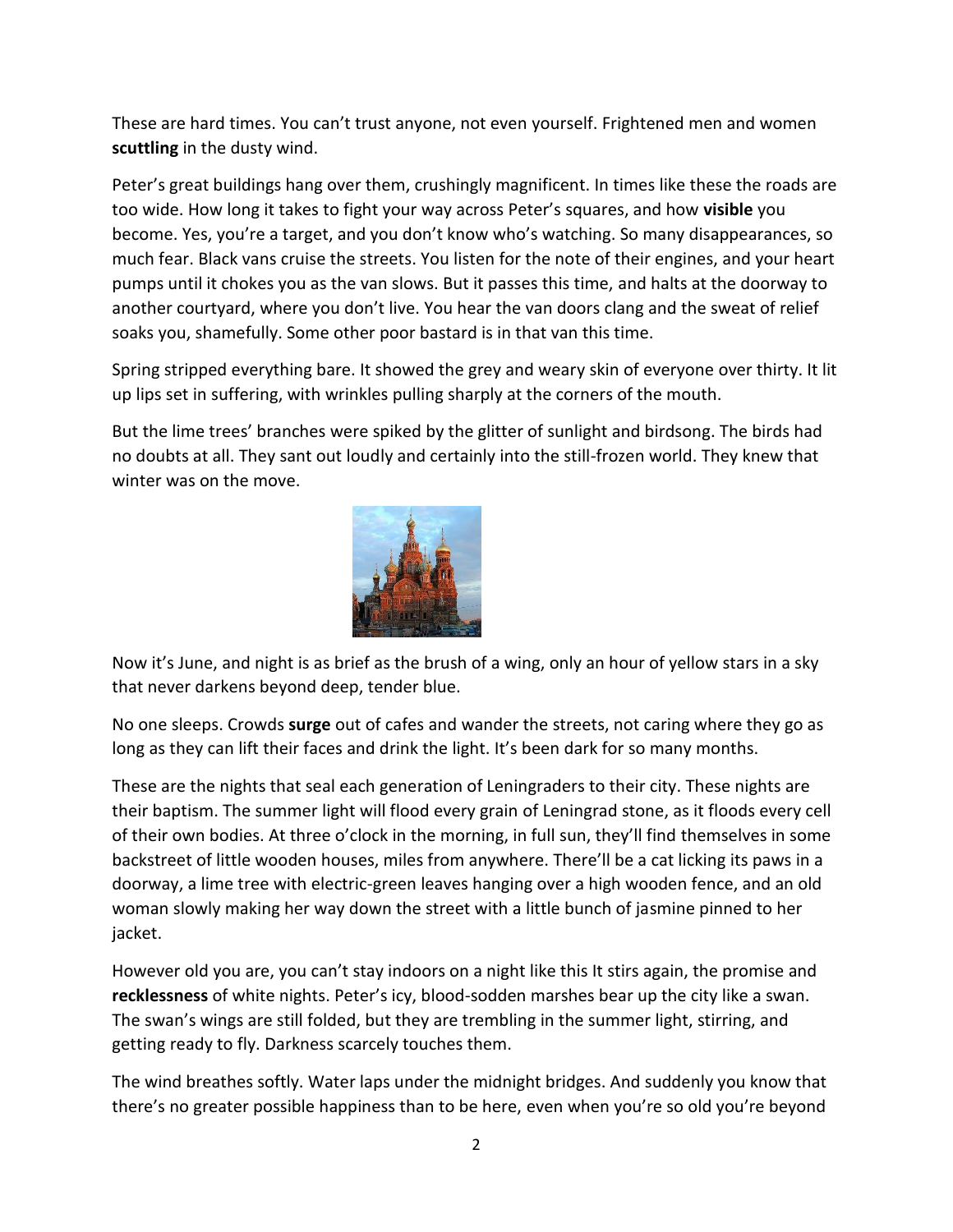walking. You lean out of your apartment window, with stiff joints and fading strength, over the city that will outlive you.



But Anna is not in Leningrad tonight. She's out in the country, at the dacha, alone with her father and Kolya. She doesn't belong in the crowds of students celebrating the end of their examinations. She doesn't share the jokes any more, or know which books everyone's reading. Hers is a daylight city of trams packed with overworked mothers, racing from work to food queue to kitchen and back again.

The white nights rouse up too many **longings.** Anna has a duty to crush them. She has five-yearold Kolya, her job at the nursery, and her responsibilities. It's no good letting herself dream of student life. She'll never have long days in a studio, mind and body trained on the movement of hand across paper. It's no good remembering what it was like to be seventeen, only six years ago, with graduation from school a year ahead of her, and a crowd of friends round the table at the Europe, packed together, laughing and talking so loudly that you could harldly hear what anyone said. The words didn't matter. The noise of happiness was what mattered, and the warmth of someone else's arm pressed against yours. There was a smell of sunburnt skin, coffee, cigarettes and marigolds.



A dacha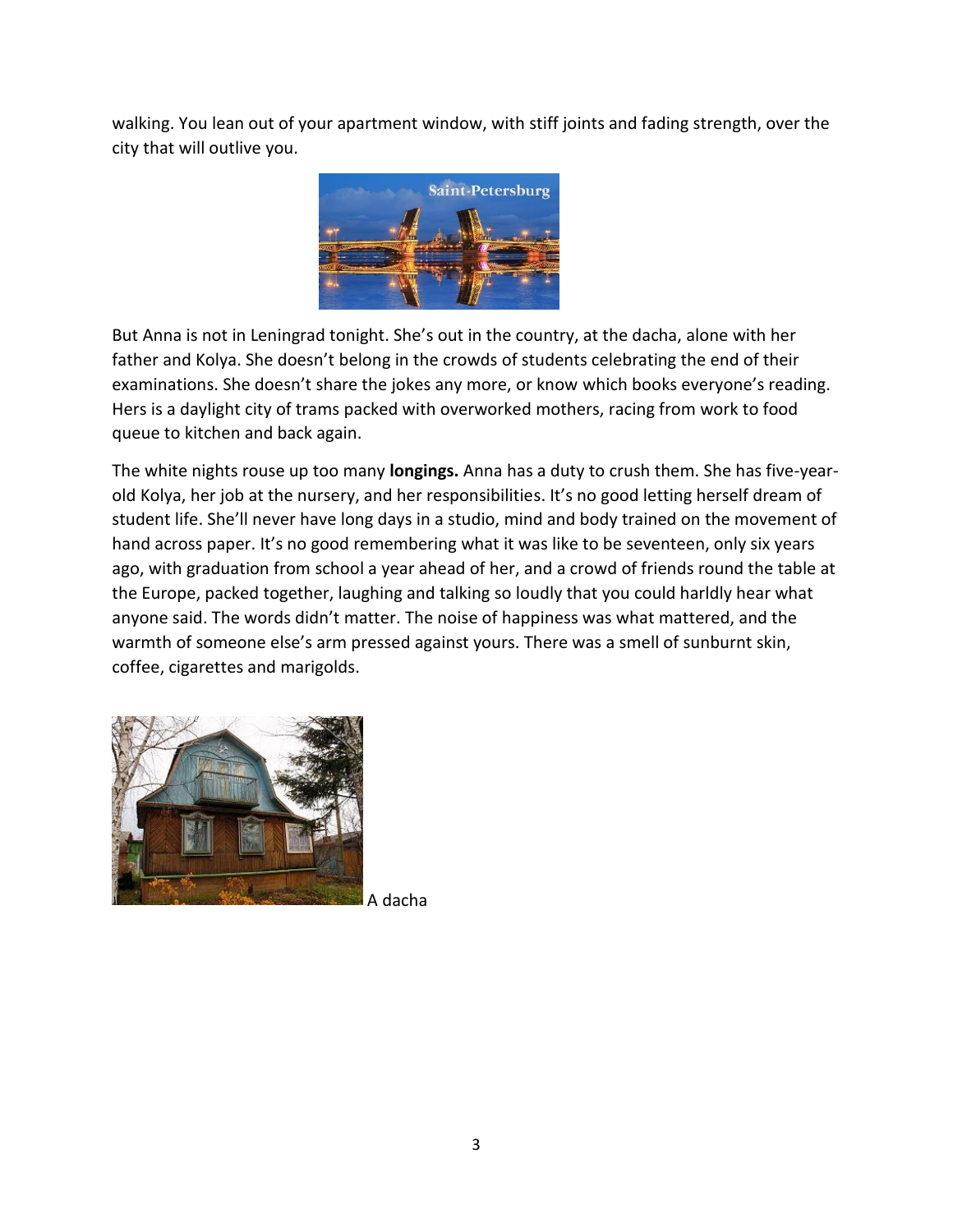

Russia in 1941

Answer the following questions in **full sentences** and in **your own words**

1. Find an example of visual imagery in paragraph 1 and explain its effect: Example:

|    |                                                                                       | (1 mark)  |
|----|---------------------------------------------------------------------------------------|-----------|
|    | Effect:                                                                               |           |
|    |                                                                                       |           |
|    |                                                                                       | (2 marks) |
| 2. | Write two sentences explaining the difference between winter and spring in Leningrad: |           |
|    |                                                                                       |           |
|    |                                                                                       |           |
|    |                                                                                       | (2 marks) |
| 3. | Find an example of personification in the passage and explain its effect:             |           |
|    | Example:                                                                              |           |
|    |                                                                                       | (1 mark)  |
|    | Effect:                                                                               |           |
|    |                                                                                       |           |

\_\_\_\_\_\_\_\_\_\_\_\_\_\_\_\_\_\_\_\_\_\_\_\_\_\_\_\_\_\_\_\_\_\_\_\_\_\_\_\_\_\_\_\_\_\_\_\_\_\_\_\_\_\_\_\_\_\_\_\_\_\_\_\_\_\_\_\_\_\_\_\_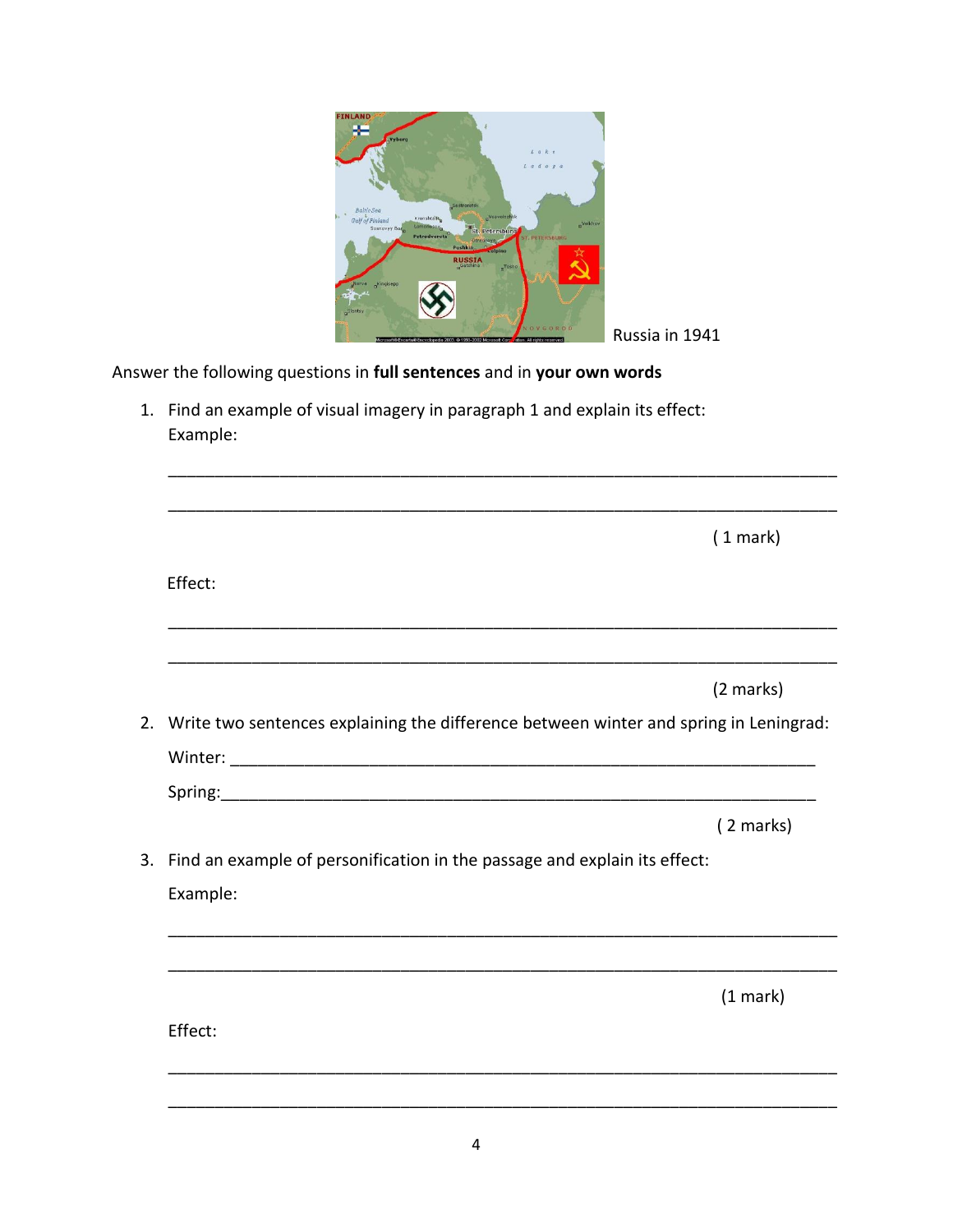# $(2 \text{ marks})$



4. What do people do, according to the passage, when winter ends in Leningrad?

|    |                                                                          | (1 mark)  |
|----|--------------------------------------------------------------------------|-----------|
|    | 5. Find an example of a simile in the passage and explain its effect:    |           |
|    | Example:                                                                 |           |
|    |                                                                          |           |
|    |                                                                          | (1 mark)  |
|    | Effect:                                                                  |           |
|    |                                                                          |           |
|    |                                                                          | (2 marks) |
| 6. | Explain in your own words what you understand by 'white nights'.         |           |
|    |                                                                          |           |
|    |                                                                          |           |
|    |                                                                          | (1 mark)  |
| 7. | Write two ways in which Anna is different from the celebrating students: |           |
|    |                                                                          |           |
|    |                                                                          |           |
|    |                                                                          |           |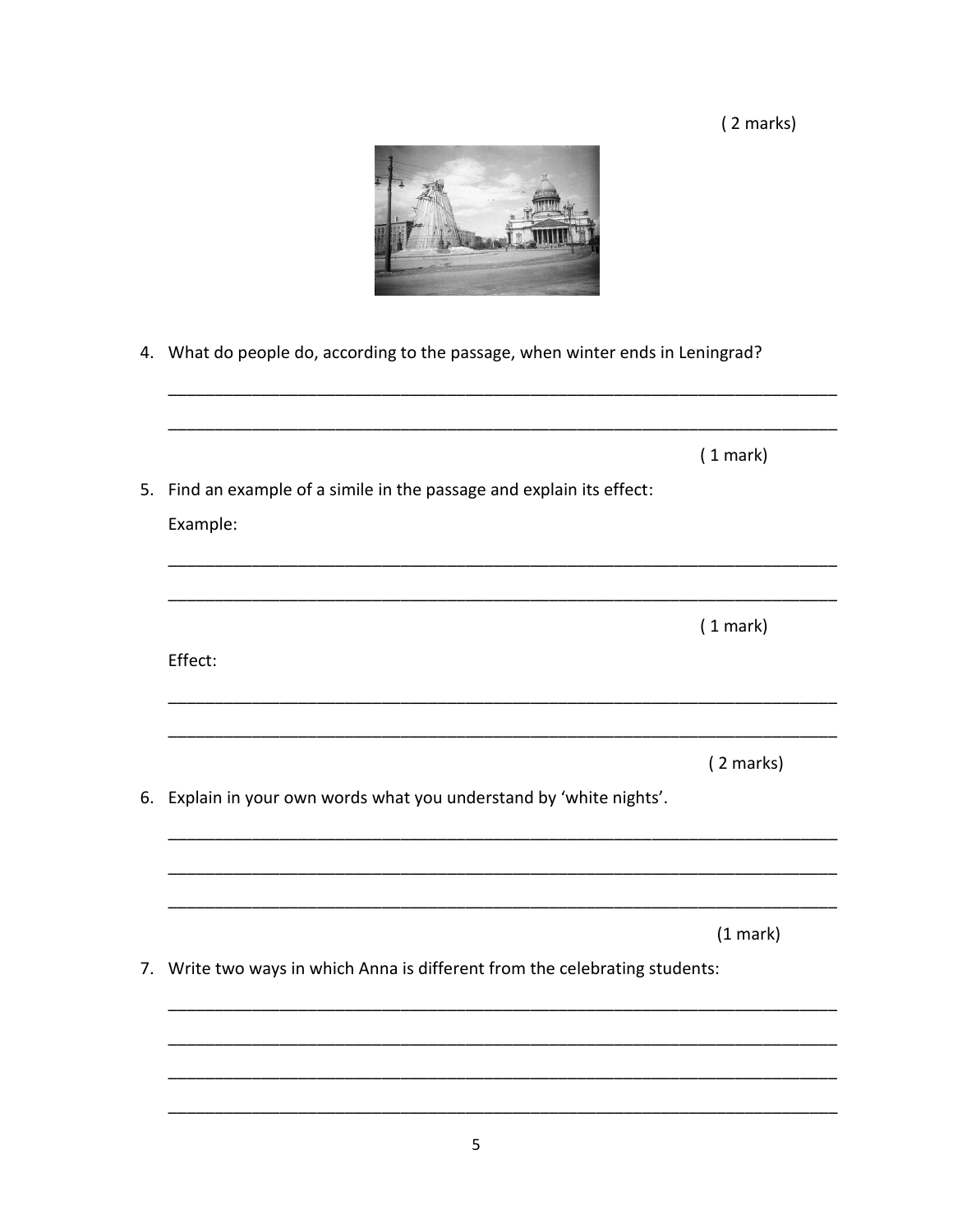(2 marks)

|    | 8. What does Anna remember about when she was 17? Give one example.                        |                                    |  |  |  |  |
|----|--------------------------------------------------------------------------------------------|------------------------------------|--|--|--|--|
|    |                                                                                            |                                    |  |  |  |  |
|    |                                                                                            | (1 mark)                           |  |  |  |  |
| 9. | What will Anna never have?                                                                 |                                    |  |  |  |  |
|    |                                                                                            |                                    |  |  |  |  |
|    |                                                                                            | (1 mark)                           |  |  |  |  |
|    | 10. Explain the meaning of the following words as they have been used in the passage. They |                                    |  |  |  |  |
|    |                                                                                            | are in <b>bold</b> in the passage. |  |  |  |  |
|    | $\bullet$                                                                                  |                                    |  |  |  |  |
|    |                                                                                            |                                    |  |  |  |  |
|    |                                                                                            |                                    |  |  |  |  |
|    |                                                                                            |                                    |  |  |  |  |
|    |                                                                                            |                                    |  |  |  |  |
|    |                                                                                            |                                    |  |  |  |  |
|    |                                                                                            |                                    |  |  |  |  |
|    |                                                                                            |                                    |  |  |  |  |

(8 marks)

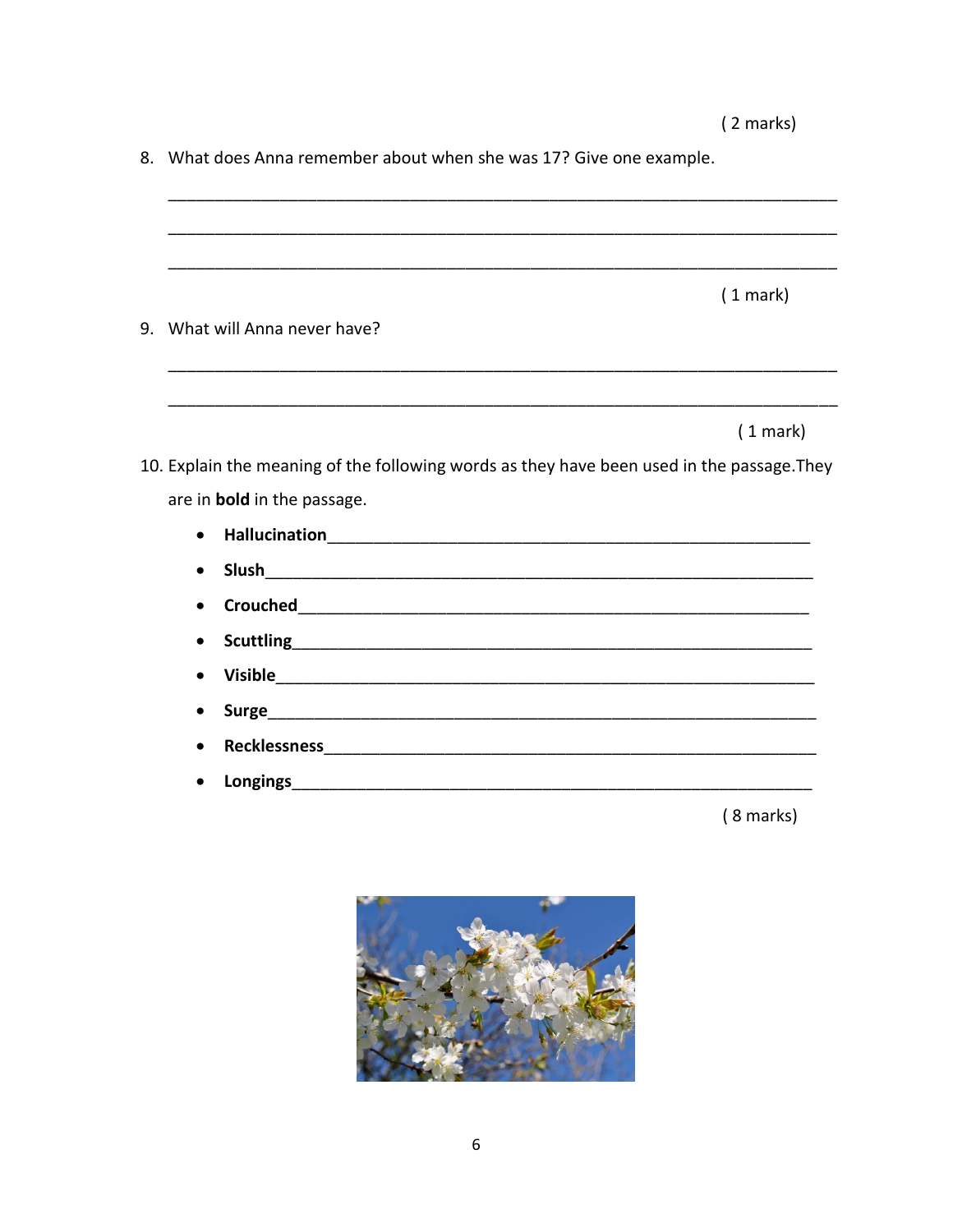### **Composition ( 25 marks)**

Write about 250-300 words on **one** of the following:

#### Descriptive:

Describe the discovery of a secret hideaway. It could be an overgrown garden, an abandoned house or a deserted cove.

- Use a wide range of descriptive language-adjectives, adverbs, imagery.
- Refer to the senses for detail ( e.g. sounds/sights/smells).

#### Narrative:

'Sam watched as the man slowly walked towards him in Central Park…'. Use this sentence to begin your narrative.

\_\_\_\_\_\_\_\_\_\_\_\_\_\_\_\_\_\_\_\_\_\_\_\_\_\_\_\_\_\_\_\_\_\_\_\_\_\_\_\_\_\_\_\_\_\_\_\_\_\_\_\_\_\_\_\_\_\_\_\_\_\_\_\_\_\_\_\_\_\_\_\_\_\_\_\_\_\_

\_\_\_\_\_\_\_\_\_\_\_\_\_\_\_\_\_\_\_\_\_\_\_\_\_\_\_\_\_\_\_\_\_\_\_\_\_\_\_\_\_\_\_\_\_\_\_\_\_\_\_\_\_\_\_\_\_\_\_\_\_\_\_\_\_\_\_\_\_\_\_\_\_\_\_\_\_\_

\_\_\_\_\_\_\_\_\_\_\_\_\_\_\_\_\_\_\_\_\_\_\_\_\_\_\_\_\_\_\_\_\_\_\_\_\_\_\_\_\_\_\_\_\_\_\_\_\_\_\_\_\_\_\_\_\_\_\_\_\_\_\_\_\_\_\_\_\_\_\_\_\_\_\_\_\_\_

\_\_\_\_\_\_\_\_\_\_\_\_\_\_\_\_\_\_\_\_\_\_\_\_\_\_\_\_\_\_\_\_\_\_\_\_\_\_\_\_\_\_\_\_\_\_\_\_\_\_\_\_\_\_\_\_\_\_\_\_\_\_\_\_\_\_\_\_\_\_\_\_\_\_\_\_\_\_

\_\_\_\_\_\_\_\_\_\_\_\_\_\_\_\_\_\_\_\_\_\_\_\_\_\_\_\_\_\_\_\_\_\_\_\_\_\_\_\_\_\_\_\_\_\_\_\_\_\_\_\_\_\_\_\_\_\_\_\_\_\_\_\_\_\_\_\_\_\_\_\_\_\_\_\_\_\_

\_\_\_\_\_\_\_\_\_\_\_\_\_\_\_\_\_\_\_\_\_\_\_\_\_\_\_\_\_\_\_\_\_\_\_\_\_\_\_\_\_\_\_\_\_\_\_\_\_\_\_\_\_\_\_\_\_\_\_\_\_\_\_\_\_\_\_\_\_\_\_\_\_\_\_\_\_\_

\_\_\_\_\_\_\_\_\_\_\_\_\_\_\_\_\_\_\_\_\_\_\_\_\_\_\_\_\_\_\_\_\_\_\_\_\_\_\_\_\_\_\_\_\_\_\_\_\_\_\_\_\_\_\_\_\_\_\_\_\_\_\_\_\_\_\_\_\_\_\_\_\_\_\_\_\_\_

\_\_\_\_\_\_\_\_\_\_\_\_\_\_\_\_\_\_\_\_\_\_\_\_\_\_\_\_\_\_\_\_\_\_\_\_\_\_\_\_\_\_\_\_\_\_\_\_\_\_\_\_\_\_\_\_\_\_\_\_\_\_\_\_\_\_\_\_\_\_\_\_\_\_\_\_\_\_

\_\_\_\_\_\_\_\_\_\_\_\_\_\_\_\_\_\_\_\_\_\_\_\_\_\_\_\_\_\_\_\_\_\_\_\_\_\_\_\_\_\_\_\_\_\_\_\_\_\_\_\_\_\_\_\_\_\_\_\_\_\_\_\_\_\_\_\_\_\_\_\_\_\_\_\_\_\_

\_\_\_\_\_\_\_\_\_\_\_\_\_\_\_\_\_\_\_\_\_\_\_\_\_\_\_\_\_\_\_\_\_\_\_\_\_\_\_\_\_\_\_\_\_\_\_\_\_\_\_\_\_\_\_\_\_\_\_\_\_\_\_\_\_\_\_\_\_\_\_\_\_\_\_\_\_\_

\_\_\_\_\_\_\_\_\_\_\_\_\_\_\_\_\_\_\_\_\_\_\_\_\_\_\_\_\_\_\_\_\_\_\_\_\_\_\_\_\_\_\_\_\_\_\_\_\_\_\_\_\_\_\_\_\_\_\_\_\_\_\_\_\_\_\_\_\_\_\_\_\_\_\_\_\_\_

- Use your imagination to develop an original story.
- Use narrative techniques to develop the story.
- Use a wide reange of vocabulary and sentence types.
- Develop your narrative towards a suitable ending.

Title: